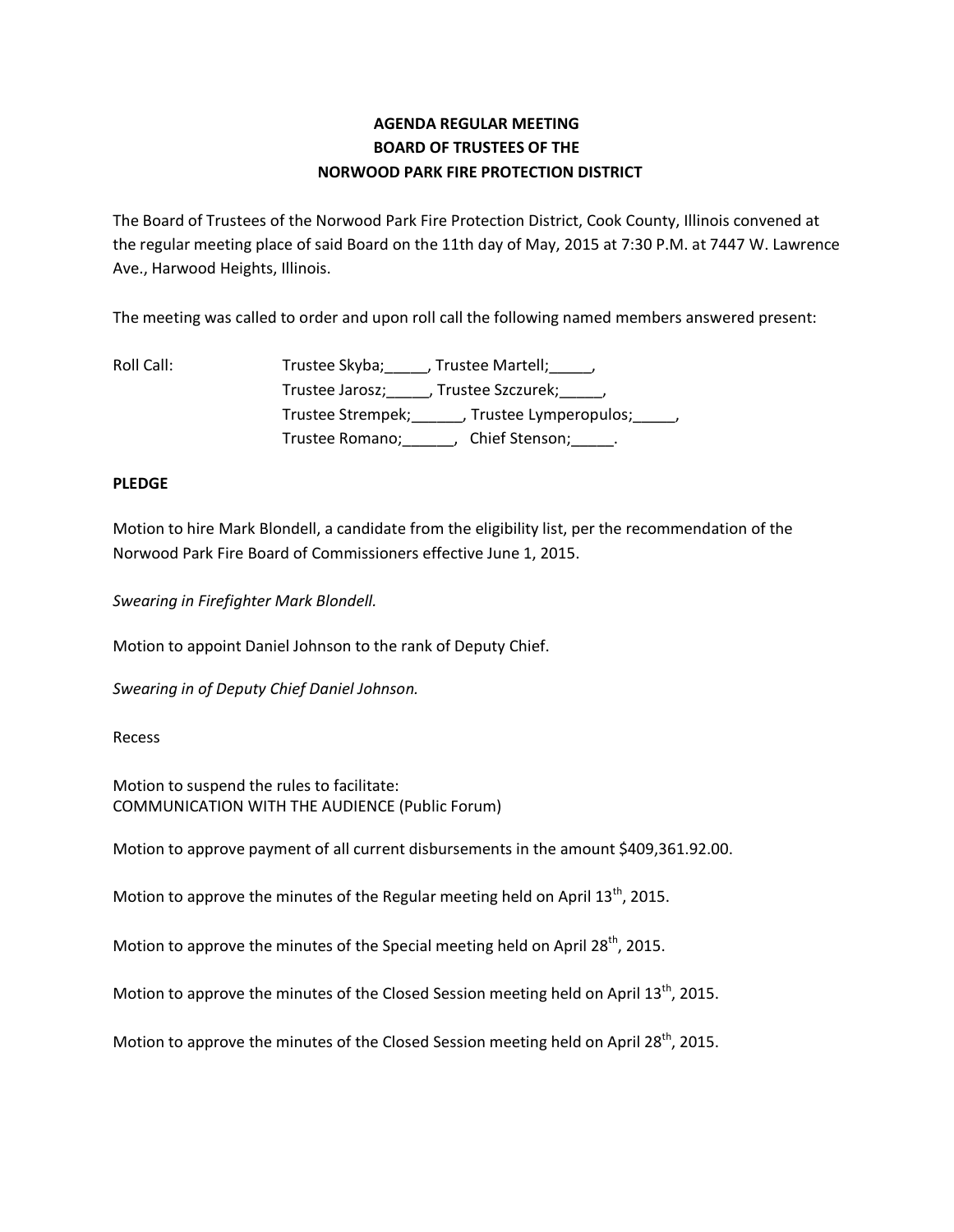#### **TREASURER'S REPORT:**

Motion to approve the Treasurer's report as presented from the Financial Statement for April 2015.

### **Chief's Report:**

Motion to accept the Chief's Report for April 2015 as presented.

#### **President's Report:**

#### **Committee Reports:**

Finance Committee-Building and Equipment Committee-Technology and PR Media Committee-Policy Committee-Pension Fund-

## **Old Business:**

#### **New Business:**

Motion to adopt and ratify the canvass of the Norwood Park Fire Protection District election, already performed by the Cook County Clerk, and declares, Leonard J. Romano, Wayne Jarosz and Jerome Kolaski have each been elected to serve a six-year term as Trustee of the District.

Motion to reappoint Andrew Golebiowski as Fire Commissioner of the Norwood Park Fire Protection District for a three year term, from June 1, 2015 to May 31, 2018.

Motion to approve Resolution #15-1, a Resolution authorizing the sale of surplus equipment.

Motion to approve Lauterbach & Amen, LLP to provide monthly accounting assistance and audit support to the Norwood Park Fire Protection District for year ended June 30, 2016, at a cost of \$1,060.00.

Motion to approve Lauterbach & Amen, LLP to provide semi-monthly payroll services, quarterly and annual payroll tax returns including W2's to the Norwood Park Fire Protection District effective July 1, 2015 at a cost of \$215.00 per month.

Motion to accept Deputy Chief John Kovalcik resignation letter dated April 21<sup>st</sup>, 2015. Last day on duty is May  $8^{th}$ , 2015 and last day on payroll June  $17^{th}$ , 2015.

Motion to release John Kovalcik from the terms of his employment agreement dated July 1, 2012 through June  $30<sup>th</sup>$ , 2015 (including Section 2 of the employment agreement).